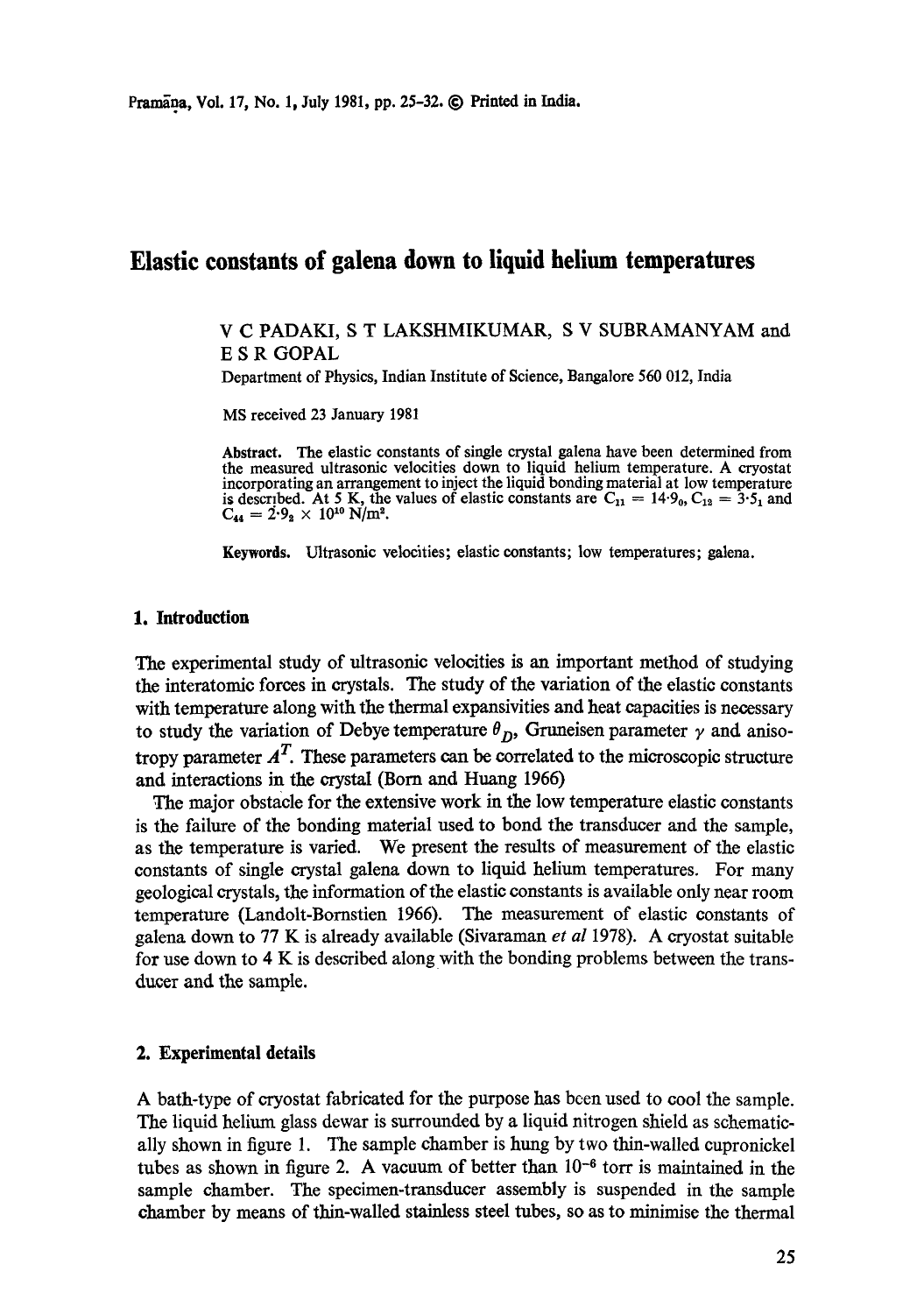

Figure 1. Schematic of the cryostat assembly.

link between the sample and the surroundings. To ensure minimum thermal gradient across the sample, an isothermal shield is provided for the sample. The temperature is measured using a Ge-resistor in the range 40-4 K and a copper-oonstantan thermocouple in the range 40-300 K.

An injection mechanism has been incorporated in the design, so that several liquid mixtures can be tried as bonding materials at low temperatures. For this a thinwalled stainless steel tube of small diameter (2 mm) is positioned directly above the transducer and very close to it. The other end of the tube (at room temperature)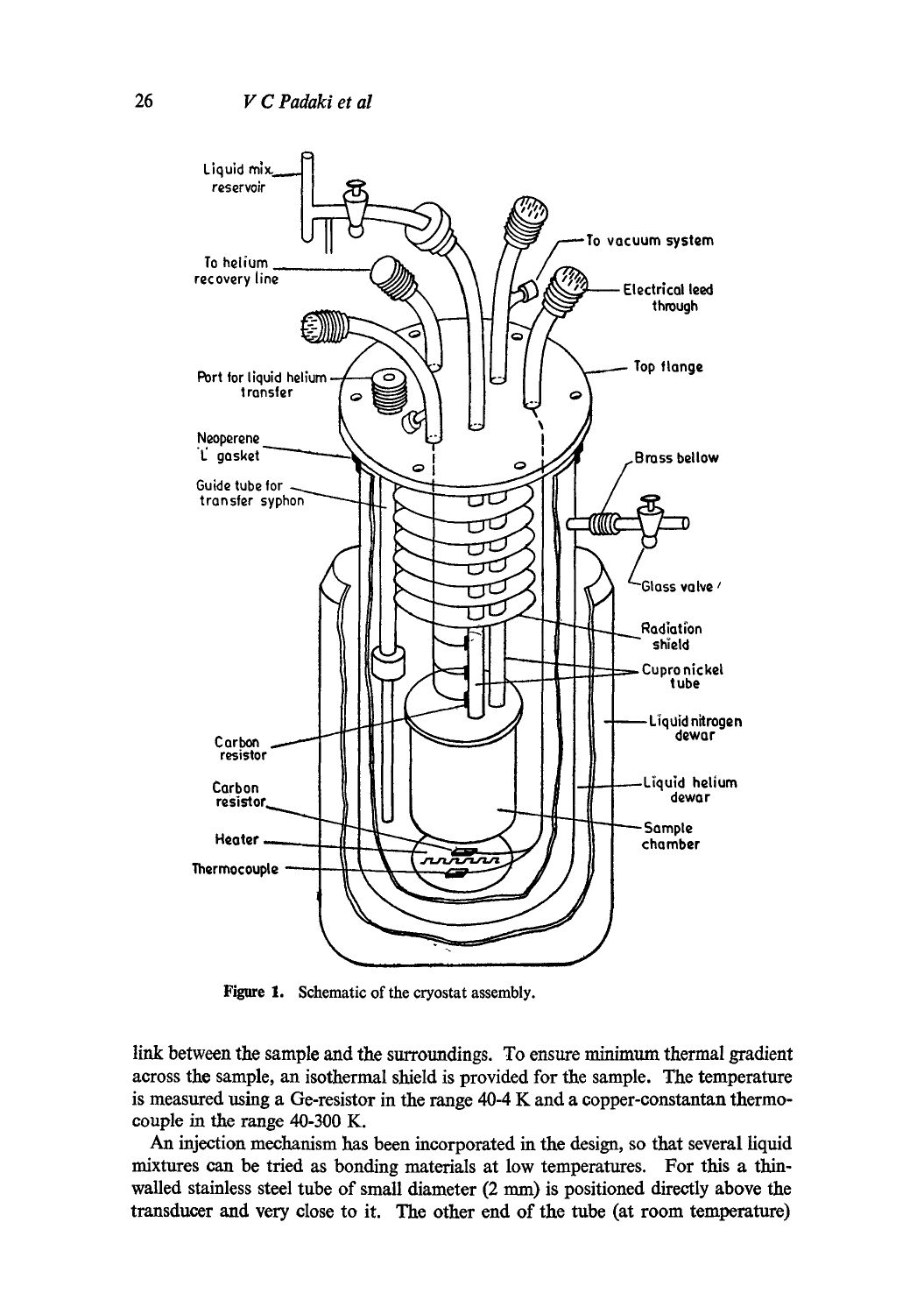

Figure 2. Sample chamber for ultrasonic studies showing the liquid injection mecha-<br>nism. A—Cupronickel tube: B—Teflon spacer: C—Top flange: D—Thin walled nism. A—Cupronickel tube; B—Teflon spacer; C—Top flange; D—Thin walled tube: E—Threaded flange; F—PCB for anchering electrical wires; G—Injecting E-Threaded flange; F-PCB for anchering electrical wires; G--Injecting tube; H-Spring; I-Germanium resistance thermometer; J-Thermal shield; K-Sample; L-Sample base; M-Outer vessel; N-Inner vessel; O-Thermocouple; P--Bond; Q--Transducer; R--Wood's metal joint; S--Brazed joint; T--Solder joint; U--Heater.

is connected to a glass reservoir through a high vacuum valve. The bonding liquid to be tried at low temperature, for example EPA mixture as discussed below, petrolium ether, etc. is stored in the glass reservoir. By opening the glass valve in a controlled fashion, the liquid can be injected on the transducer-sample assembly. The part of the liquid that flows between the transducer and the sample acts as the bond.

Very good single crystals of galena obtained from the Geological Survey of India have been used in the present measurements. The samples were cut parallel to [001] and [110] directions and polished to better than  $0.5 \mu$ . The orientation was confirmed by x-ray back reflection photographs and found to be correct to within  $\frac{1}{2}$  degree. It is necessary that the sample diameter be larger than the transducer in order to avoid side wall effects (Truel *et al* 1969).

The bonding of a transducer such as a quartz plate or disc to a specimen is done with a variety of materials depending on the specimen and the environment where it is to be used. It may become necessary to use different bonding materials in different temperature regions. (Padaki--unpublished Ph.D. thesis for details). The failure of bonding may be due to two reasons. One is the cracking of the bond materials due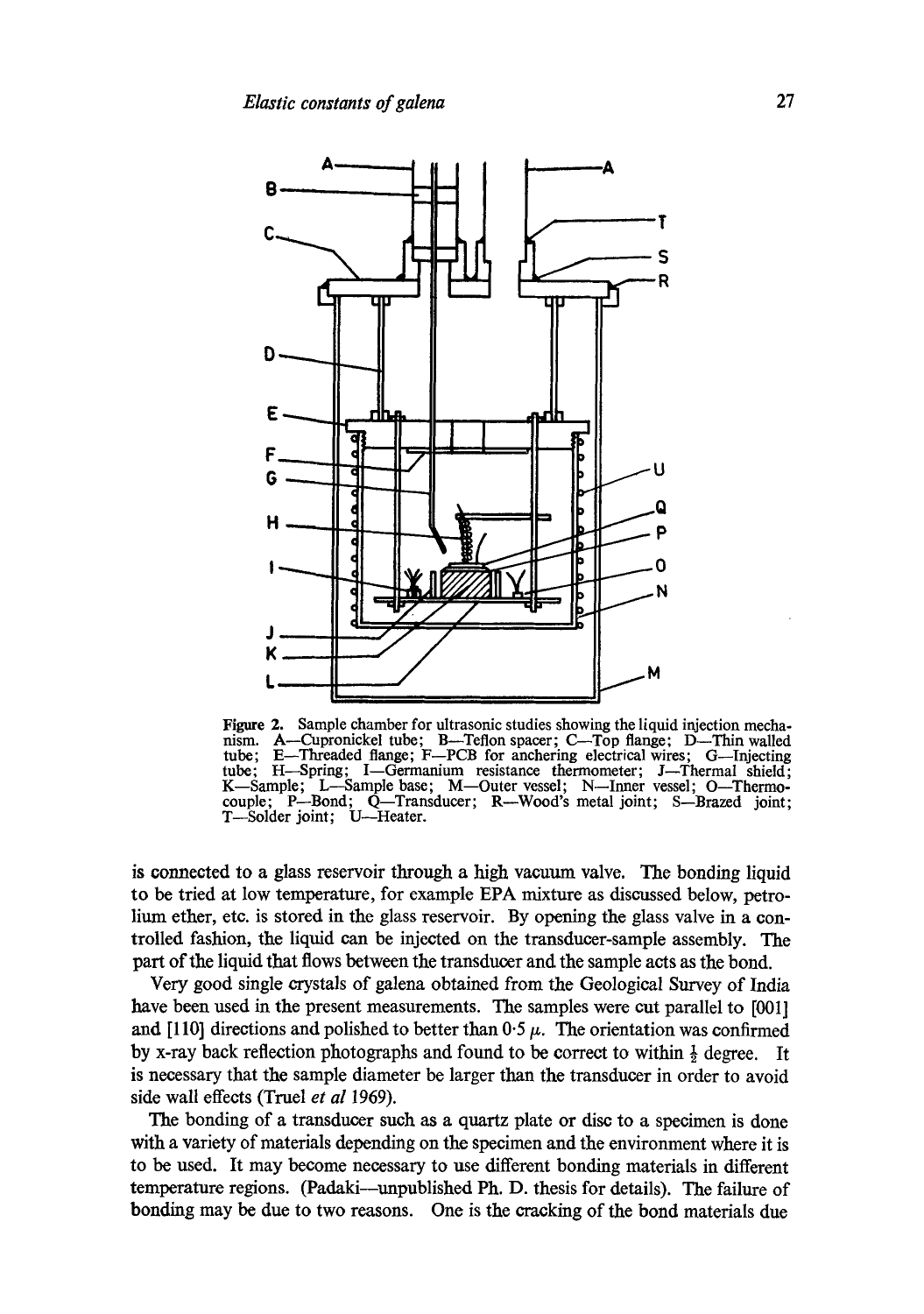to the differential thermal contraction between the specimen and the binder and the transducer and the binder. The second reason may be that changes in the property of the bond material like embrittlement with temperature may produce mismatching in the acoustical impedance between the transducer and the specimen. In the first case a sudden vanishing of the echoes at some temperature is observed, whereas slow deterioration of echoes is observed in the second case.

In the present measurements a special low temperature araldite supplied by Thor Cryogenics Company has been used successfully down to liquid helium temperatures. Nonaq Stopcock grease (Fisher Scientific Company) works satisfactorily down to 150 K. The EPA mixture consisting of 5 parts (by volume) of ethyl ether, 6 parts of isopentane and two parts of ethyl alcohol works well from 150 to 66 K. The echoes are found to be better with nonaqueous and EPA mixture bonding in the temperature region 300-66 K in comparison with the special low temperature araldite. The measurements made with different bonding materials overlap satisfactorily. A number of other bonding materials like silicone grease failed at about 150 K.

The McSkimin's pulse superposition technique (McSkimin 1961) has been employed to measure the velocities. Co-axially gold plated  $X$  and  $Y$  cut transducers have been used to generate the longitudinal and transverse waves in the specimen. The centre frequency is 10 MHz. The resolation in the time-period measurement is better than 10 ppm. For calculating the ultrasonic velocities at temperatures other than room temperature it is necessary to correct the measured room temperature thickness of the specimen for the thermal expansion over the temperature region of interest. In the present investigation, the thermal expansion data presented by Novikova and Abrikosov (1964) were used and the variation of density was calculated, at different temperatures. The thermal expansion data was available only down to 30 K. It was extrapolated to 0 K and was used in the calculation.

#### **3. Results and discussion**

The relations between the ultrasonic velocities and elastic constants are well-known (Musgrave 1970). Galena being cubic in structure has three elastic constants namely  $C_{11}$ ,  $C_{12}$  and  $C_{44}$ . The longitudinal and transverse velocities in the direction [100] yield  $C_{11}$  and  $C_{44}$  respectively. Having obtained  $C_{11}$  and  $C_{44}$ ,  $C_{12}$  can be evaluated from the longitudinal velocity measured along [110] direction. Figure 3 shows the dependance of elastic constants with temperature from 300 to 5 K. It is seen that the temperature variation of  $C_{ij}$  shows the usual behaviour found for crystalline materials with each elastic constant almost approaching a constant value at low temperature, the maximum being at 0 K (extrapolated). In the range of temperature investigated, the temperature dependance is free from anomalies or evidence of phase transition. The accuracy of the data is more for  $C_{11}$  and  $C_{44}$ , which are each determined from individual velocity measurements, but is less for  $C_{12}$  which is determined from a combination of many velocities measured.

Using the elastic constant data we have calculated the Debye temperature  $\theta_{D}$ , the Gruneisen parameter  $\gamma$ , the adiabatic compressibility  $K_S$  and the anisotropy parameter  $A<sup>T</sup>$ . The various physical parameters are compared at different temperatures in table 1.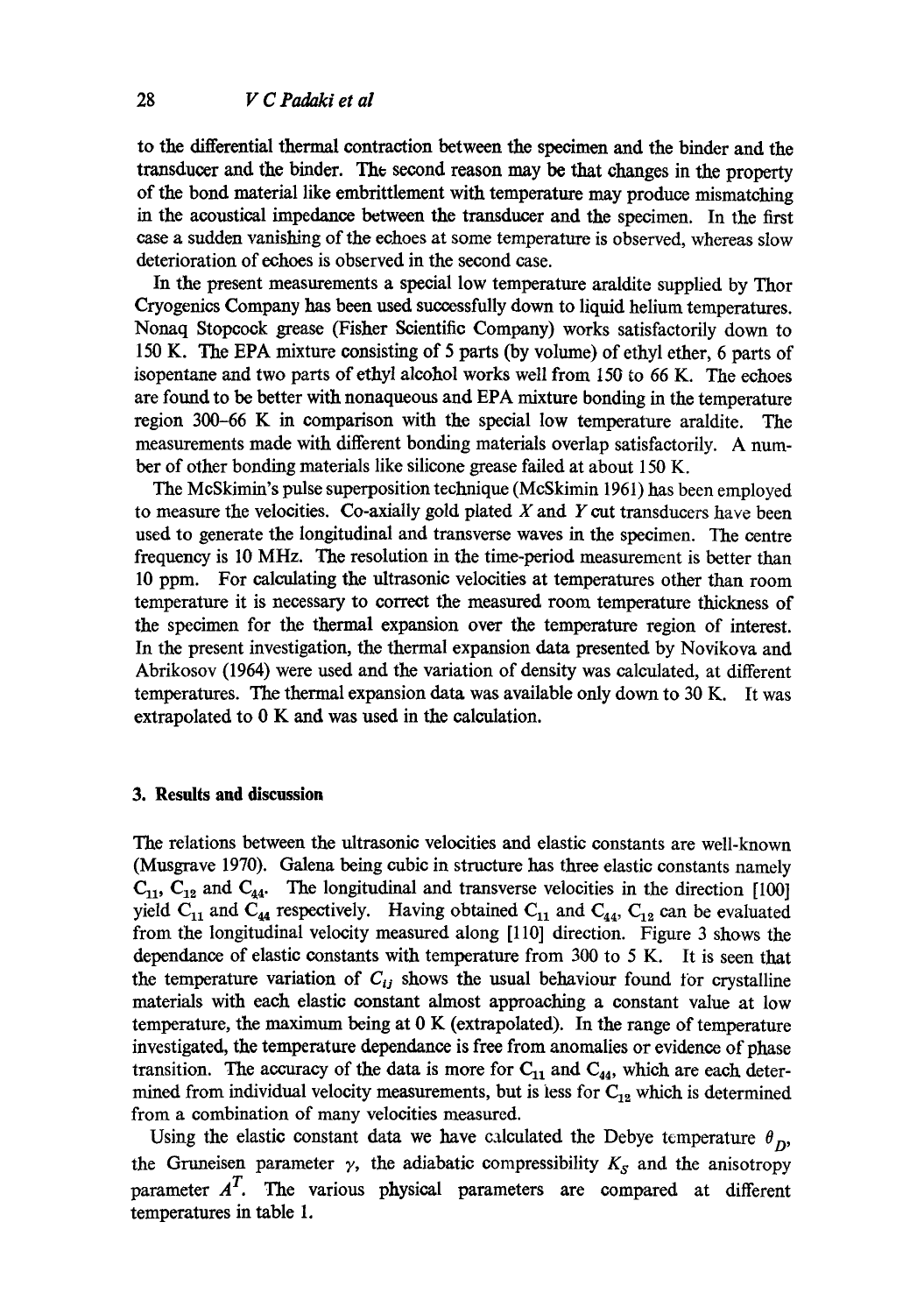

Figure 3. Temperature variation of the elastic constants of single crystal galena.

|                                                         | 5 K               | 77 K              | 300 K             |
|---------------------------------------------------------|-------------------|-------------------|-------------------|
| $C_{11}$ ( $\times$ 10 <sup>10</sup> N/m <sup>2</sup> ) | 14.9 <sub>0</sub> | $14 - 4$          | 12.6 <sub>5</sub> |
| $C_{12}$ ( $\times$ 10 <sup>10</sup> N/m <sup>2</sup> ) | 3.5.              | 3.3 <sub>5</sub>  | 2.9.              |
| $C_{44}$ ( $\times$ 10 <sup>10</sup> N/m <sup>2</sup> ) | 2.9 <sub>2</sub>  | 2.8 <sub>e</sub>  | 2.5 <sub>0</sub>  |
| $\theta_{\rm n}$ in K                                   | 230               | 227               | 213               |
| γ                                                       | 3.3 <sub>1</sub>  | 3.0,              | $2.4_1$           |
| $\boldsymbol{A}^T$                                      | 0.51.             | 0.51 <sub>a</sub> | 0.51              |
| $K_S$ (× 10 <sup>-10</sup> m <sup>2</sup> /N)           | 0.13 <sub>e</sub> | 0.14              | $0.16_2$          |

Table 1. Various physical parameters compared at 300, 77 and 5 K.

## 3.1 *Debye temperature*

Different methods are available (Alers 1965) for evaluating  $\theta_{D}$ . In the present study Marcus and Kennedy's (1959) approach has been employed for computation of  $\theta_{D}$ . Figure 4 shows the temperature variation of  $\theta_D$ . The calorimetric determination of  $\theta_D$ (Parkinson and Quarrington 1954) is also shown for comparison. Calorimetric data are available down to 20 K only. Often the calorimetric value of  $\theta_D$  begins to decrease around  $\theta/2$ , has a minimum and then rises to attain a constant value below  $\theta/50$ . At temperatures less than  $\theta/50$ , the calorimetric and elastic values are expected to be the same. It is known that  $\theta_D$  from elastic measurements is representative of the  $v \rightarrow 0$  state in the g(v) spectrum. This is true only for  $T \rightarrow 0$ . It is known that due to the existence of peaks in the  $g(v)$  and the validity of  $g(v) \propto v^2$  (Debye model) near  $\nu \rightarrow 0$ , the  $\theta_D$  (calorimetric) shows a minimum (Gopal 1966). This is known for example in NaI (Berg and Morrison 1957). NaC1 (Lundqvist *et al* 1959), A1 (Walker 1956) and Na (Dixon *et al* 1963). The variation in  $\theta_D$  (elastic) with temperature is quite small as expected.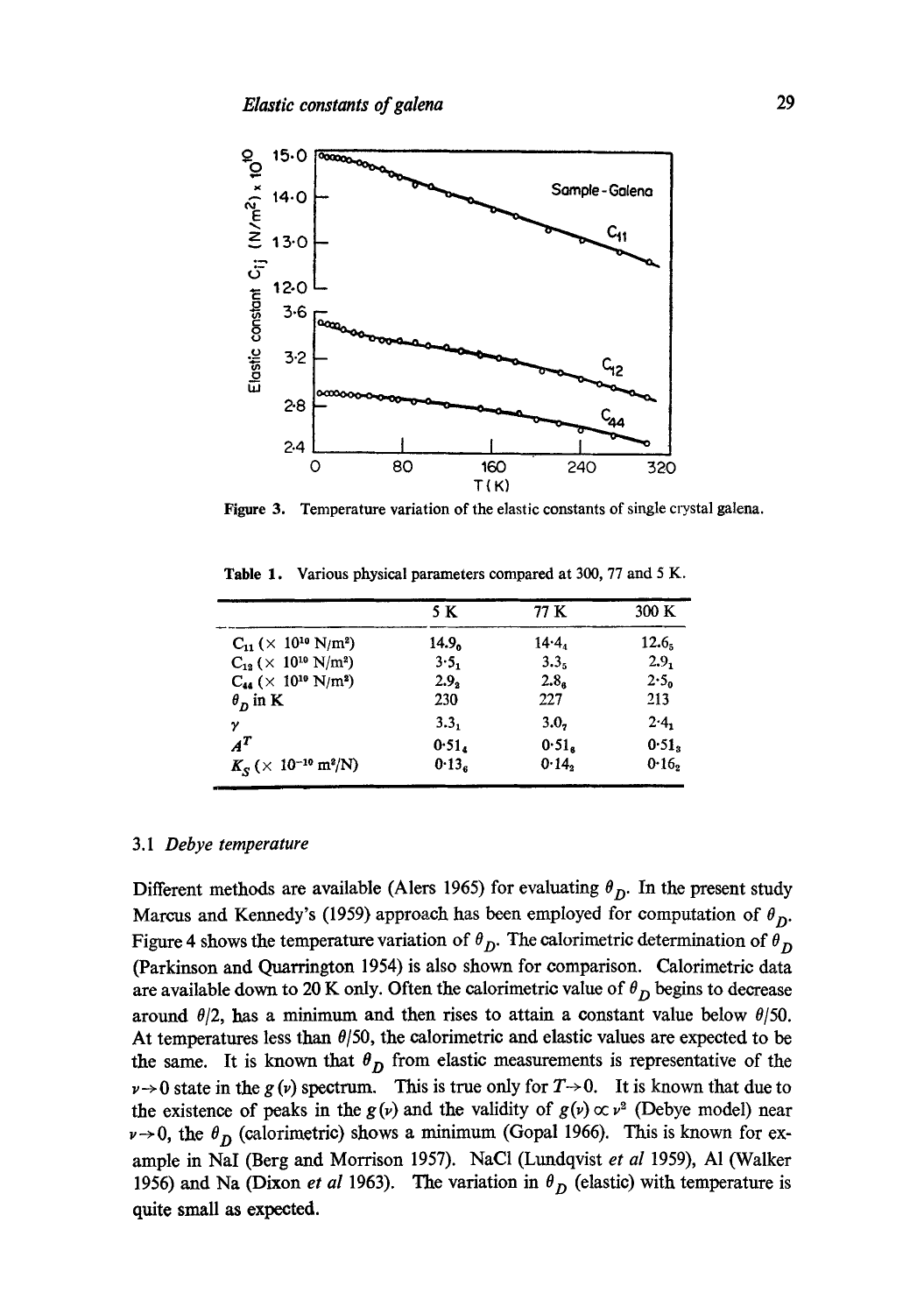

Figure 4. Temperature variation of the Debye temperature of galena.



Figure 5. Adiabatic compressibility and anisotropy parameter of galena as a function of temperature.

# 3.2 *Adiabatic compressibility*  $(K<sub>S</sub>)$  *and anisotropy parameter*  $(A<sup>T</sup>)$ :

In figure 5 the values of compressibilities and the anisotropy parameter are presented. The anisotropy parameter is practically constant over the complete temperature range. It is known that the temperature dependence of  $A<sup>T</sup>$  is negative for systems like TIC1, TIBr, CsBr, etc. It is positive for samples like NaCI, LiF, KCI, etc (Gulays *et al* 1975). According to the theoretical results of Nikanorova *et al* (1965)  $A<sup>T</sup>$  should be constant which agrees with our result.

### *3.3 Gruneisen parameters*

The Gruneisen parameter  $\gamma$  is defined as  $\gamma = \beta V/C_v K_T$ , where  $\beta$  is the coefficient of volume expansion,  $C_v$  is the specific heat and  $K_T$  is the isothermal compressibility.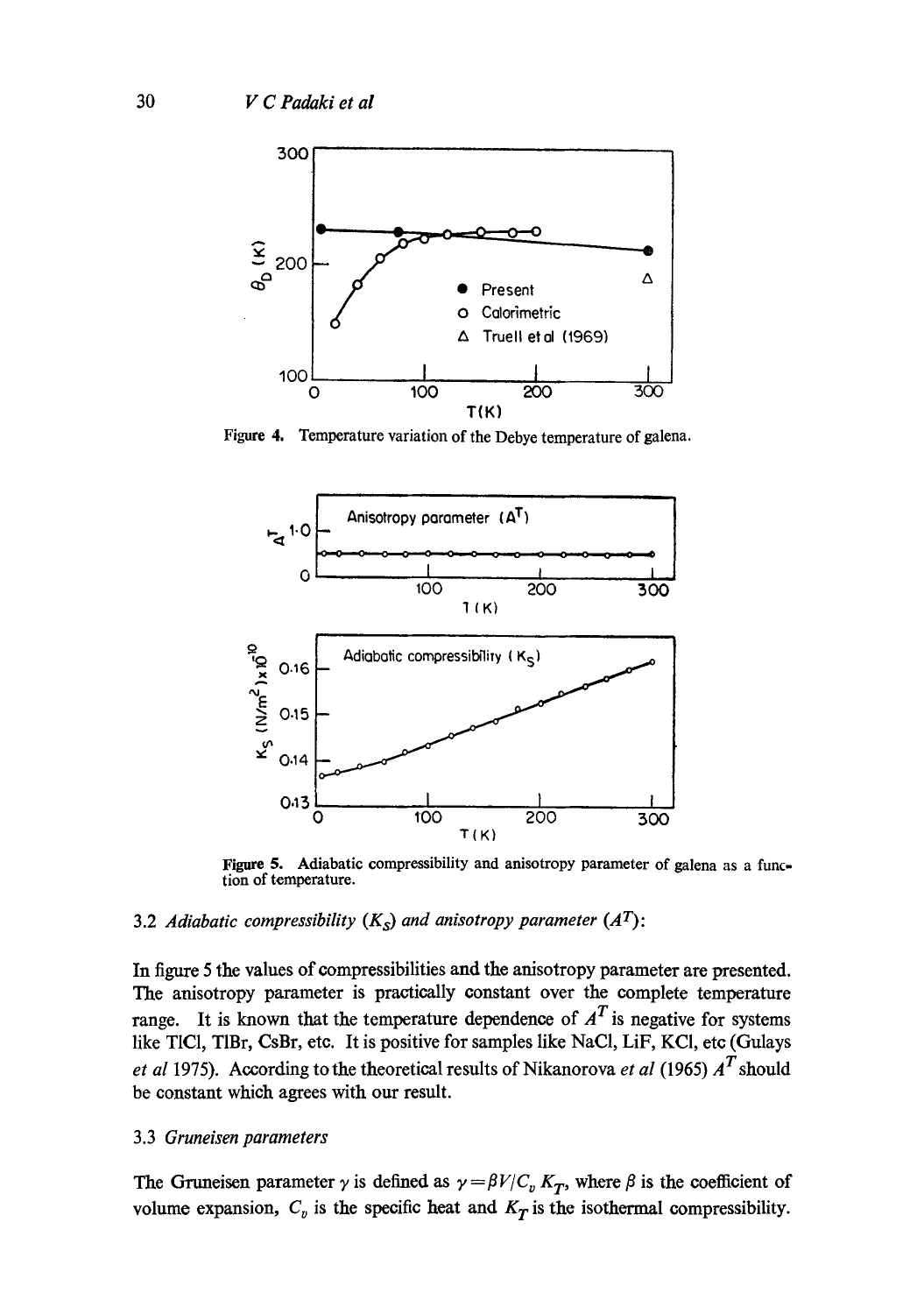

Figure 6. Gruneisen parameter of galena as a function of temperature. Data below 30 K based on extrapolated values.

The specific heat data provided by Parkinson and Quarrington (1954) have been used to determine  $K_T$  using the simple relation  $C_p/C_v = K_T/K_S$ . The temperature variation of  $\gamma$  is plotted in figure 6 along with Novikova and Abrikosov's values of  $\gamma$  ( $\gamma$  values are corrected for temperature variation of  $K_T$ ). Below 30 K, the  $\gamma$  values are based on the extrapolation of the  $C_v$  and  $\beta$  data and are shown by the broken line. From the simple ideas of Gruneisen parameter it is expected that  $\gamma$  be a constant. But in a number of systems  $\gamma$  is not constant. The theory of Barron (1955) is generally used to explain the variation of  $\gamma$  with temperature. This theory expects a decrease in  $\gamma$  at around  $\theta/5$ .  $\gamma$  is generally held to vary between  $\gamma_{\infty}$  ( $T\rightarrow\infty$ ) and  $\gamma_0$  ( $T\rightarrow 0$ ). The Barrons theory is well obeyed by materials such as Al, Cu, etc. It is generally known that the crystals of similar structure have same value for  $\gamma$  (Busch and Schade 1976). However LiF and NaCl both being f.c.c. crystals, LiF shows an increase in  $\gamma$ at low temperatures whereas NaCI shows a decrease in y (White 1965). Vetelino *et al*  (1970) have predicted a maximum in  $\gamma$  at low temperatures in CsCl, CsBr and CsI based on the calculation of phonon spectrum. White and Collins (1973) have observed these maxima but suggest that such maxima could be due to errors in the heat capacity data used. The maximum for  $\gamma$  noticed in our results could also be due to the same cause. The nature of temperature variation of  $\gamma$  investigated down to 40 K by Novikova and Abrikosov (1964) agrees with our result.

In conclusion the elastic constants of galena have been measured down to liquid helium temperature. Using known values of  $\alpha$  and  $C_v$ ,  $\theta_D$  and  $\gamma$  have been calculated for this system.  $K_S$  and  $A<sup>T</sup>$  have also been determined from the measured values of elastic constants. The results are compared with the results of some other inorganic systems.

## **Acknowledgements**

The authors wish to thank Messrs C Shetty and P E S Kartha for their help and useful discussions during the course of this work. The financial support of PL 480 project is also acknowledged.